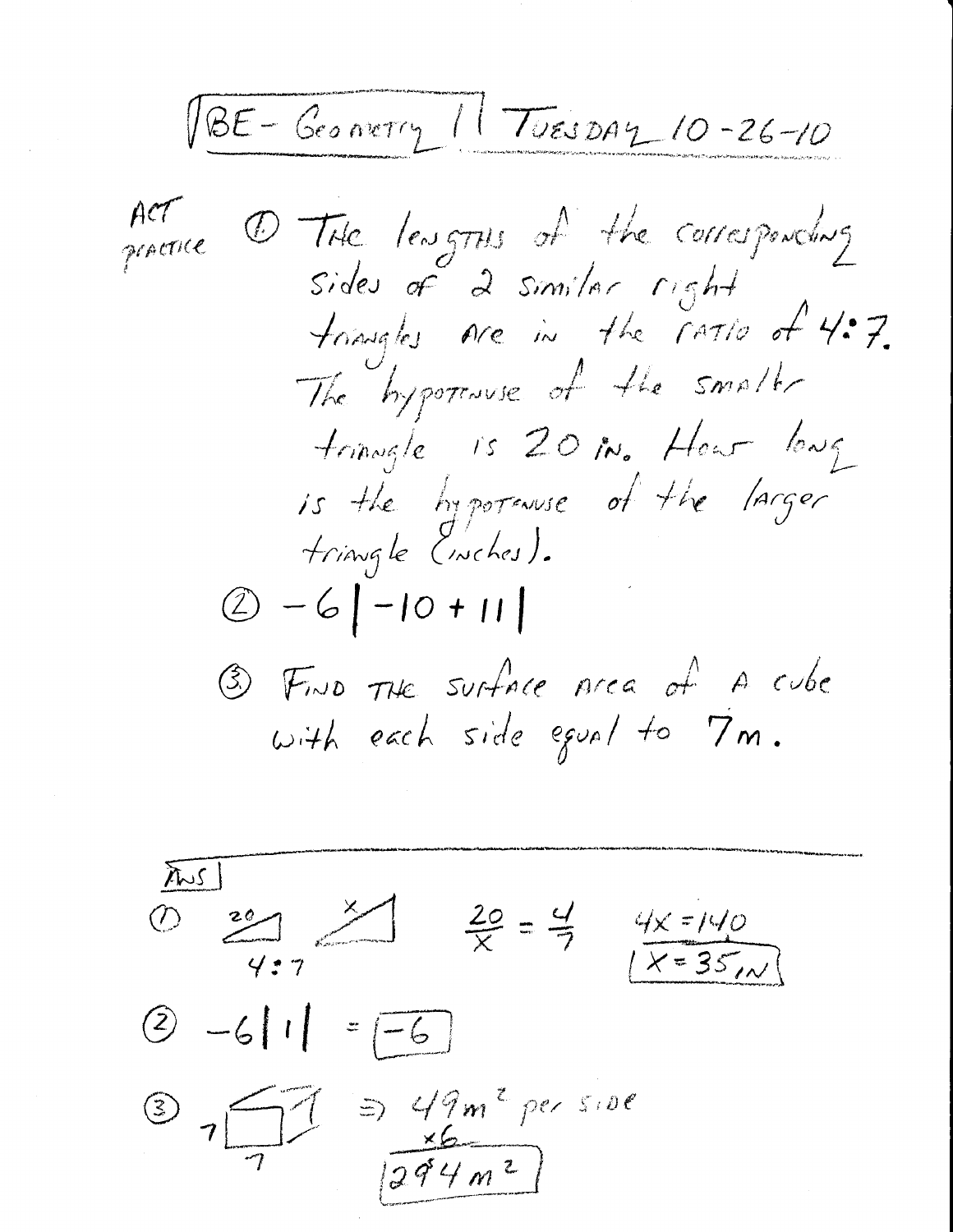Homework Review Page 293 # 3-9) 3) If 2 pay gass ne congrent, they plso similar because the corresponding  $Arc$  $\measuredangle$ s me  $\cong$  nd the sides are in A /:/ pages this since they are confirmet. Two similar polygous are every congruent of  $3/6$ <br>  $7/6$ <br>  $7/6$ <br>  $7/6$ <br>  $7/6$ <br>  $7/1$  $\bigcirc$  $(\triangle PQR \sim \triangle GHT)$  Because both are  $2S$  $P^2 \angle P^2 \angle G, \angle R \stackrel{\sim}{=} \angle T, \angle Q \stackrel{\sim}{=} \angle H$ And all sides are  $\frac{3}{7} = \frac{76}{64} = \frac{78}{67} = \frac{66}{611}$  $F_{\longrightarrow}$  $\mathsf{C}$  $\beta$  4  $\frac{q}{z}$  $\nabla_{3}$   $\frac{q}{z}$  $38$ All sides me in proportion,  $\frac{4}{6} = \frac{3}{2}$ the sole factor is  $\frac{2}{3}$  $18 = 4.9$  $All$  corr.  $\leq$  =  $\mathcal{L}$   $\mathcal{L}$   $\beta$   $\mathcal{L}$   $\beta$   $\mathcal{L}$   $\mathcal{L}$   $\mathcal{L}$   $\mathcal{L}$   $\mathcal{L}$   $\mathcal{L}$   $\mathcal{L}$   $\mathcal{L}$   $\mathcal{L}$   $\mathcal{L}$   $\mathcal{L}$   $\mathcal{L}$   $\mathcal{L}$   $\mathcal{L}$   $\mathcal{L}$   $\mathcal{L}$   $\mathcal{L}$   $\mathcal{L}$   $\mathcal{L}$   $\mathcal{L}$   $\mathcal$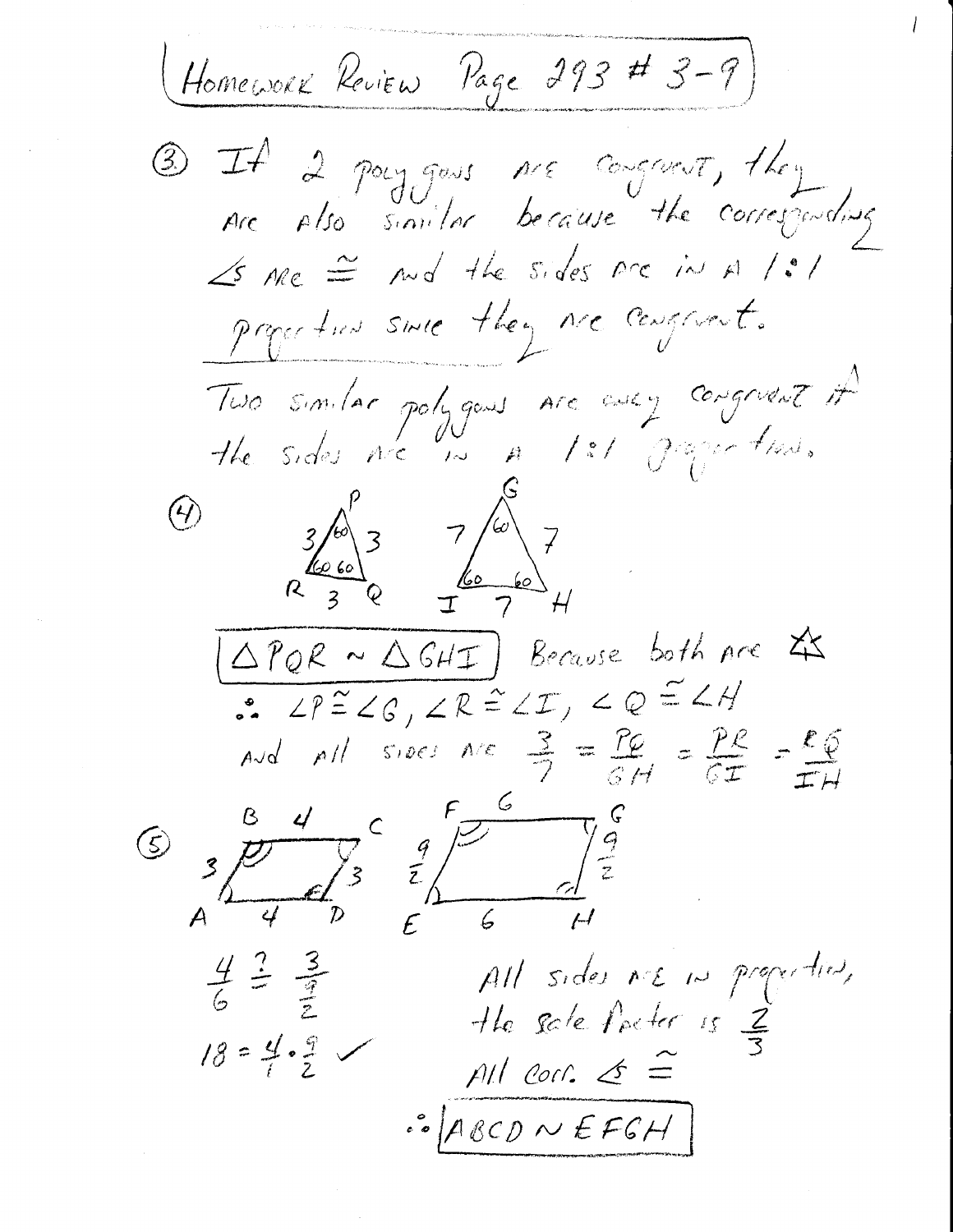

 $\overline{L}$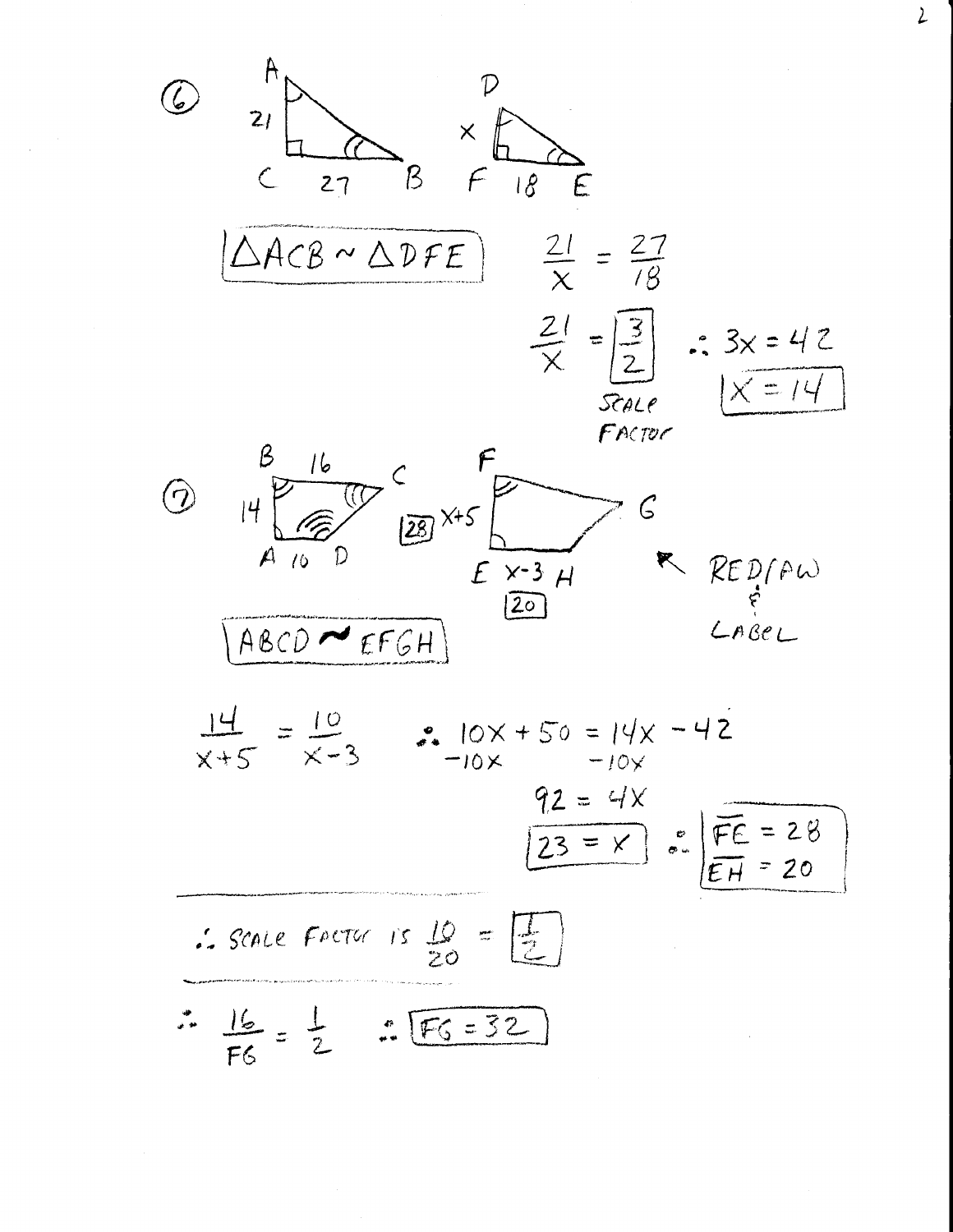60. 
$$
\frac{100 \text{ cm}}{60 \text{ cm}}
$$

\n50.426. Factor is  $\frac{1}{4} = \frac{5 \text{ m} \omega L}{2 \text{ m} \cdot 9 \text{ c}}$ 

\n61.  $\frac{\omega L}{40} = \frac{1}{4}$   $\therefore$   $4\omega = 40 \text{ } \frac{\omega \sqrt{150}}{100}$ 

\n62.  $\frac{\omega L}{40} = \frac{1}{4}$   $\therefore$   $4\omega = 40 \text{ } \frac{\omega \sqrt{150}}{100}$ 

\n63.  $\frac{8}{60} = \frac{1}{4}$   $\therefore$   $4\ell = 60 \text{ } \frac{\omega \sqrt{150}}{100}$ 

\n64.  $\frac{8}{60} = \frac{1}{4}$   $\therefore$   $4\ell = 60 \text{ } \frac{\omega \sqrt{150}}{100} = \frac{1}{200}$ 

\n65.  $\frac{3}{5} = \frac{2}{3}$   $\frac{2}{3} = 15$   $\frac{2}{3} = 20$   $\frac{2}{3} = 20$   $\frac{2}{3} = 20$   $\frac{2}{3} = 20$   $\frac{2}{3} = 20$   $\frac{2}{3} = 20$   $\frac{2}{3} = 20$   $\frac{2}{3} = 20$   $\frac{2}{3} = 20$   $\frac{2}{3} = 20$   $\frac{2}{3} = 20$   $\frac{2}{3} = 20$   $\frac{2}{3} = 20$   $\frac{2}{3} = 20$ 

 $\sim$ 

 $\mathbf 3$ 

$$
\boxed{P = \text{Gom}}
$$

 $\mathcal{L}^{\text{max}}_{\text{max}}$ 

 $\label{eq:2.1} \frac{1}{\sqrt{2\pi}}\frac{1}{\sqrt{2\pi}}\frac{1}{\sqrt{2\pi}}\frac{1}{\sqrt{2\pi}}\frac{1}{\sqrt{2\pi}}\frac{1}{\sqrt{2\pi}}\frac{1}{\sqrt{2\pi}}\frac{1}{\sqrt{2\pi}}\frac{1}{\sqrt{2\pi}}\frac{1}{\sqrt{2\pi}}\frac{1}{\sqrt{2\pi}}\frac{1}{\sqrt{2\pi}}\frac{1}{\sqrt{2\pi}}\frac{1}{\sqrt{2\pi}}\frac{1}{\sqrt{2\pi}}\frac{1}{\sqrt{2\pi}}\frac{1}{\sqrt{2\pi}}\frac{1}{\sqrt$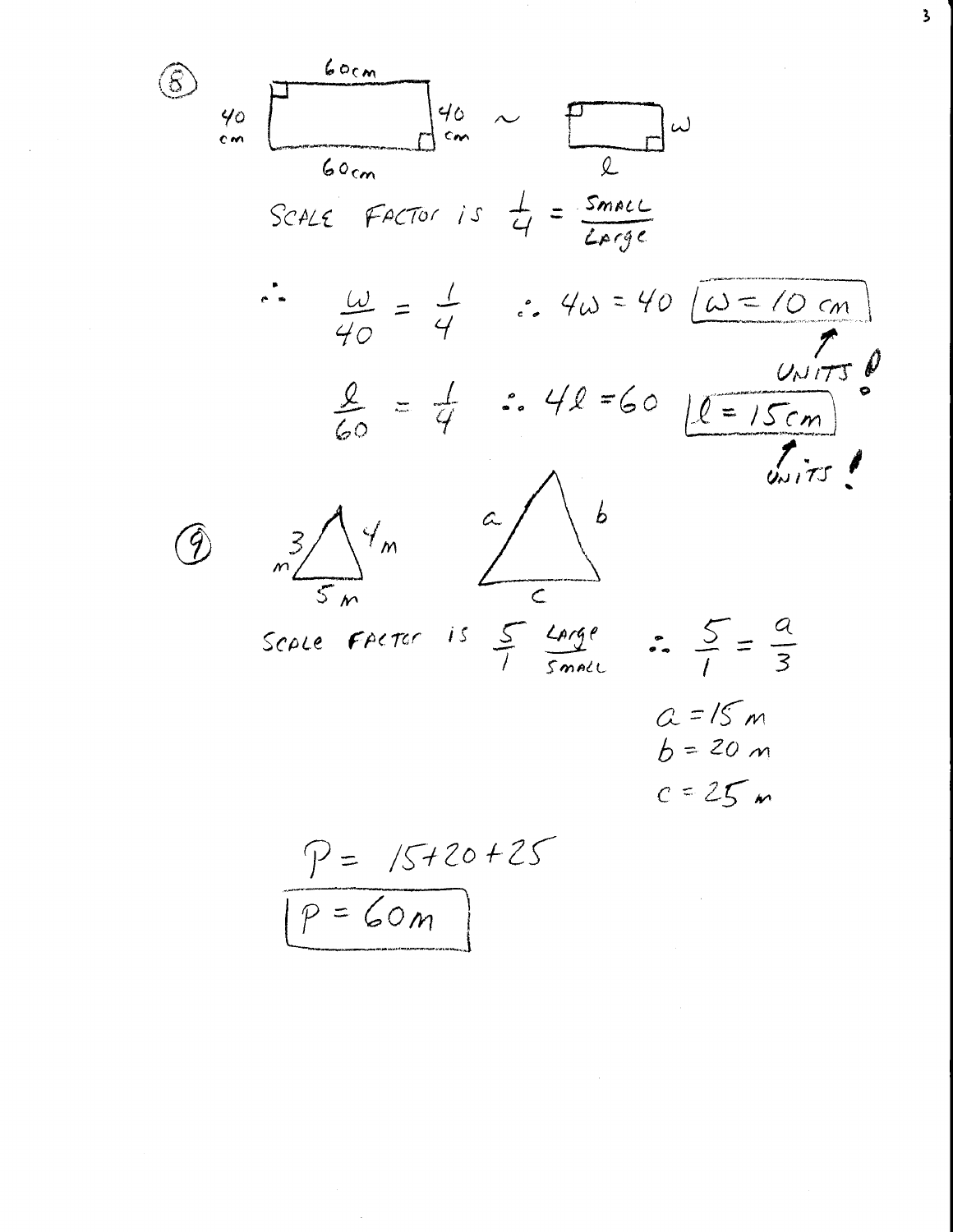Ch. 6-3 SimiLAR TRIANGLES How To IDONTIFY SIMILAR A'S  $AA \Rightarrow 22$  gets you 3" so this is<br>Really AAA in disgune  $\begin{array}{ccc} \mathcal{I} & 2 & \mathcal{L} & \mathcal{I} & \mathcal{I} & \mathcal{I} & \mathcal{I} & \mathcal{I} & \mathcal{I} & \mathcal{I} & \mathcal{I} & \mathcal{I} & \mathcal{I} & \mathcal{I} & \mathcal{I} & \mathcal{I} & \mathcal{I} & \mathcal{I} & \mathcal{I} & \mathcal{I} & \mathcal{I} & \mathcal{I} & \mathcal{I} & \mathcal{I} & \mathcal{I} & \mathcal{I} & \mathcal{I} & \mathcal{I} & \mathcal{I} & \mathcal{I} & \mathcal{I} &$ to  $2$  is of protrice  $\triangle$ , the  $\triangle^{IS}$  are Similar. corresponding sides nre Are Simicor. (summing  $32 \leq 4$  of  $3$  genral of sides in properties) FINALLE  $SAS \Rightarrow Two subsets in a operator and the  
induced node  $\cong$ ,  $\triangle^{v}$  are similar.$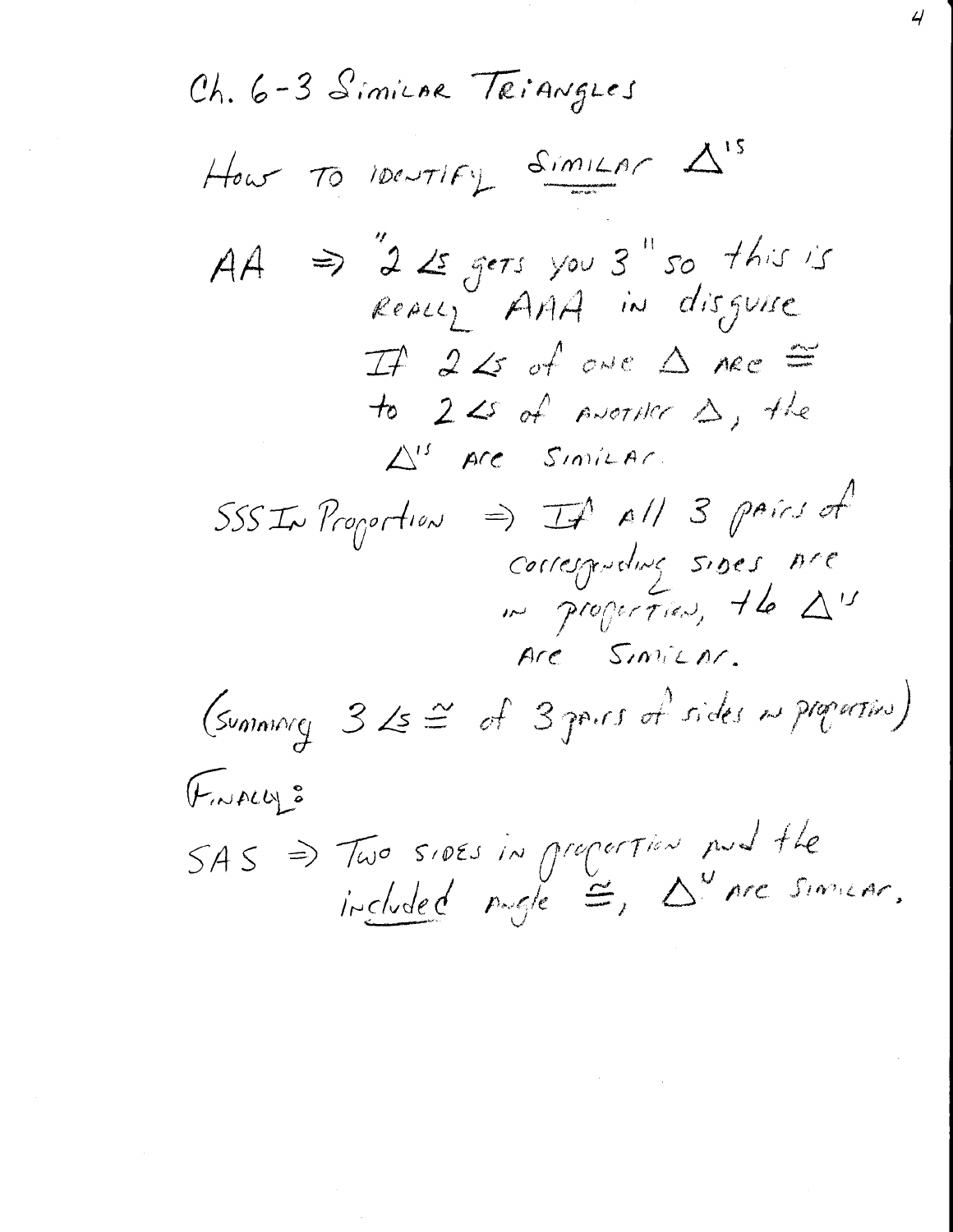Ch 7-1 Geometric Mean)<br>[NOTES ACITAMETIC Mean Is fue NAME for "Average"] Kecall:  $\frac{a}{b} = \frac{c}{d}$   $a, d = \epsilon$ x remes  $b, c = meas$ The cross-propucts are equal  $ad = bc$ .. The product of the means goines the gropoet of the extremes. Geometric Means For ANY 2 positive Numbers  $a, b,$  the geometric means is the  $\frac{\alpha}{x} = \frac{x}{L}$  is true.  $\frac{1}{2}x^{2} = ab$  $X = \sqrt{ab}$   $\begin{matrix} \sqrt{x} = \pm \sqrt{ab} \\ B^{uT} & T^{H}C \end{matrix}$ <br>Negative part  $T^{H}$ EX) A. Fund geometric mean between  $\frac{4}{x} = \frac{x}{9}$   $x^2 = 36$   $\cdot\sqrt{x = 6}$ 

 $\mathcal{E}$